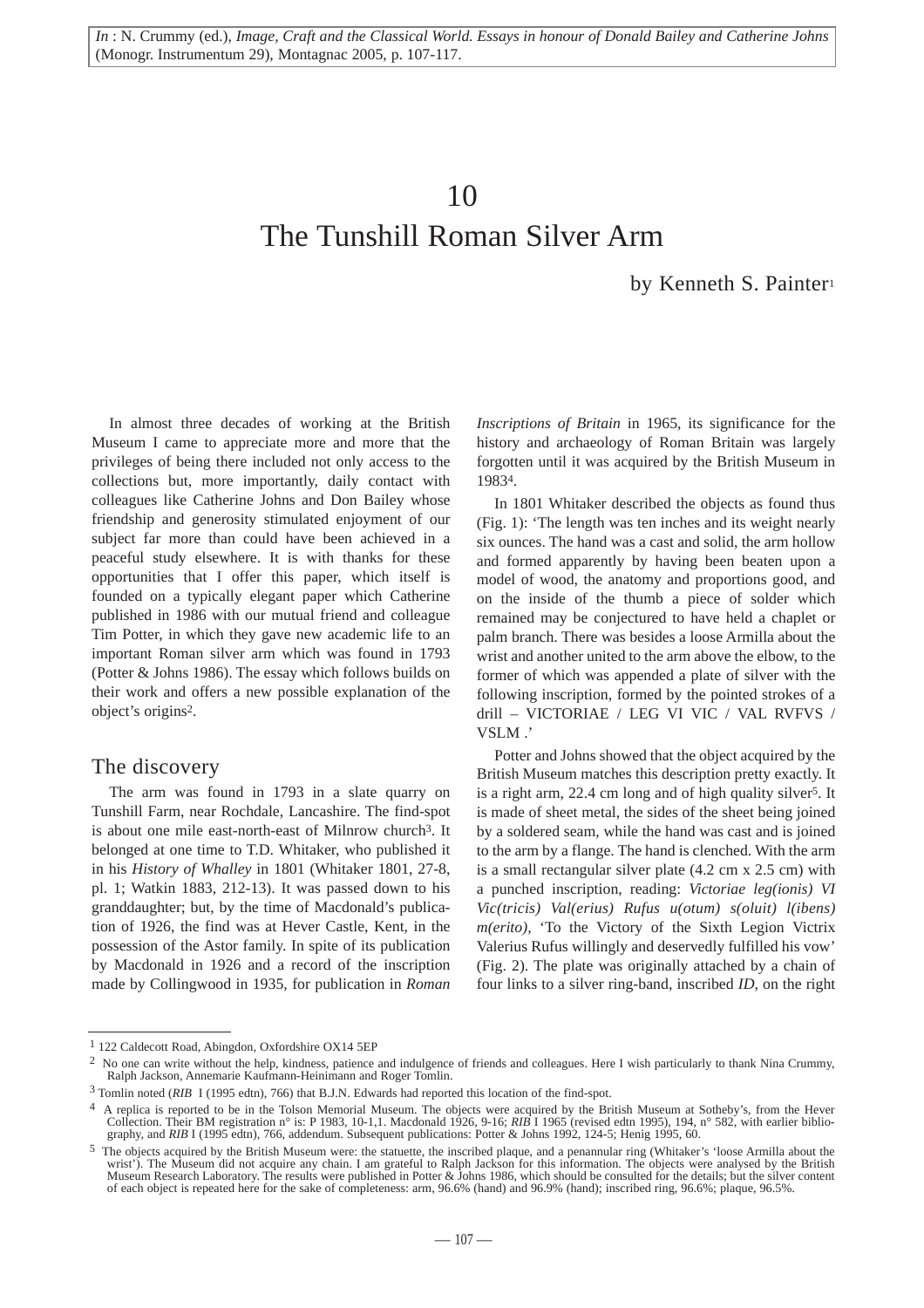

Fig. 1 — The silver arm, loose armilla and inscribed plaque found at Tunshill, Lancashire. Length of arm 224 mm. Photo: © British Museum.

arm. The proportions of the arm and the attached inscription suggest that the figure to which the arm belonged was female.

## Reconstruction of the figure

Since the arm comes from a female figure, and since the silver plaque names Victory, it seems likely that the statuette was a Victory. Can any details of the arm strengthen this identification?



Fig. 2 — The inscribed plaque. Dimensions 42 by 25 mm. Photo: © British Museum.

Macdonald noted that the hand must have held an object because the fingers are hooked and because Whitaker had noted the remains of solder inside the thumb (1926, 10). He conjectured that the arm was that of a Victory with her right arm by her side and holding a palm. This seems unlikely. The angle of the hand means that the palm would have been held horizontally, and yet palm-branches seem normally to have been held almost vertically, supported by the carrying figure's shoulder. It is more likely that the arm was held out horizontally. If so, the hand could have held an object such as a victor's crown. Most representations of Victory show the goddess on a globe and in just this pose (Kaufmann-Heinimann 1983, 58-9). They go back to the famous statue of Victory erected in 29 BC by Octavian to celebrate his victory at Actium two years earlier. The appearance of the statue is known from representations of it on coins issued for these celebrations. Their reverses include Victory facing left, right and to the front. These combined images give an allround view which suggests that the types were based on a three-dimensional sculpture. The best candidate for this sculpture is an early Hellenistic statue of Victory, with spear and crown, from Tarentum. Dio Cassius reports that Octavian took it from Tarentum and erected it in 29 BC on a pillar in the Curia Julia (Senate House) in Rome, as thanks for his victory6. The reconstruction of the statuette in this form, therefore, as Victory, by Potter and Johns,

<sup>6</sup> Dio Cassius, 51, 22: 'After finishing this celebration Octavian dedicated the temple of Minerva, called also the Chalcidicum, and the Curia Julia, which had been built in honour of his father. In the latter he set up the statue of Victory which is still in existence, thus signifying probably that it was from her he had received the empire. It had belonged to the people of Tarentum, whence it was now brought to Rome, placed in the senatechamber, and decked with the spoils of Egypt.' Zanker 1990, 85-6, fig. 62b. Pillar: see, for example, coins of Commodus which show this (*BMC* IV, 110, 11; Heilmeyer 1988, 509, Abb. 172).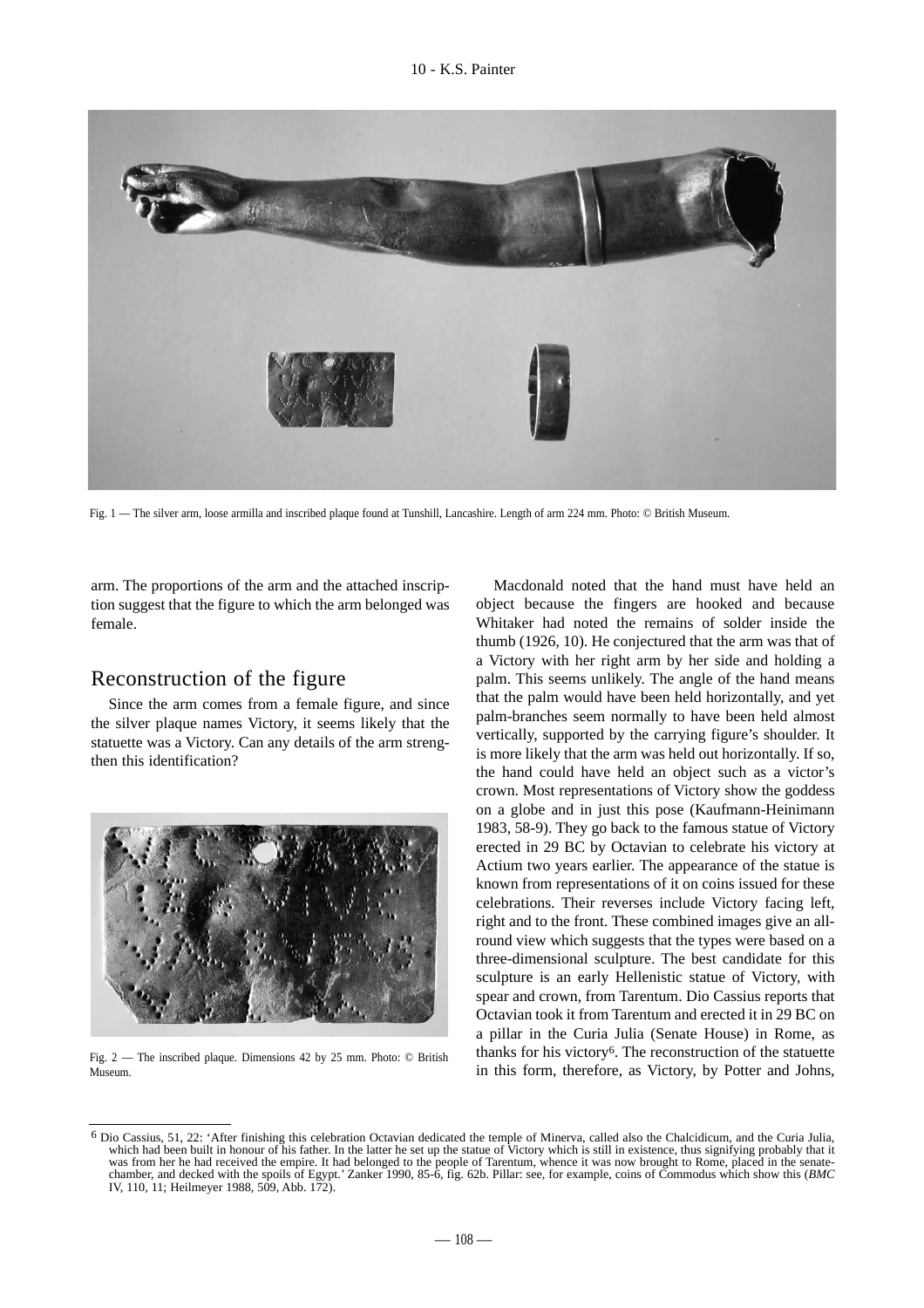must be correct (1992, fig. on 125).

Although there is agreement that it is this statue which is portrayed on the coins, the goddess's attributes vary from type to type. On one reverse coin-type she is shown poised on a globe, with her wings spread, her right hand outstretched and holding a wreath of victory, and her left hand by her side, holding a palm-branch, which rests on her shoulder (Heilmeyer 1988, 509, n° 329; Vollkommer 1997, 245, nos 65-72). On a second coin-type Victory carries the flag from Antony's ship instead of a crown (*BMC* I, pl. 9, 18; Heilmeyer 1988, 375, Abb. 171), and on a third she is shown carrying a crown, and, over her left shoulder a military standard instead of the palm-branch (*BMC* I, 101, n° 622, pl. 14, 14; Zanker 1990, 87, fig. 62b).

Potter and Johns suggested persuasively that the statuette of Victory belonged to the first of these types, with her right arm outstretched, a wreath of victory held in her right hand, and the left hand holding a palm-branch which rested on her left shoulder. They are supported by three pieces of evidence. Complete statuettes are known. The hoard of figures, for example, from a domestic lararium, which was in a burnt layer of about AD 270 at Rouen, includes a bronze statuette of Victoria, of the late 2nd or early 3rd century, which stands in just this attitude on a globe and pedestal and holds out a crown in her right hand<sup>7</sup>. A second, and striking, confirmation is provided by the silver arm, of the same size as the Tunshill arm, and holding a wreath in its hand, which comes from the treasure found at Marengo, in North Italy (Kaufmann-Heinimann 1998, 291-2, GF 92; Sena Chiesa 1998; Baratte 1998). It is associated with a female head, the two parts being from a 2nd-century statuette of Victory. A third example is the Victory from Calvatone (Hölscher 1967, 36-7, pl. 5; Vollkommer 1997, 245, n° 70) with a votive inscription of AD 161-9; but this statuette is now lost and the wreath in her right hand is not confirmed.

Any remaining doubts are resolved when one considers the plaque found with the statuette at Tunshill. The plaque might be thought to have been an offering additional to the statuette itself; but it makes sense only if the statuette was a Victory and if it was added before the arm was detached. The practice of labelling an object dedicated to a god with a plaque is attested from other finds, both in

frontier areas like Britain and in the metropolitan provinces. Votive tablets from Britain include an example from Caister-on-Sea, where Aurelius Atticianus paid a vow to Mercury, and his tablet retains blue enamel in the letters and, on the back, a lump of solder round a small bronze stud used for attachment to a metal object (*RIB* II.3, 74-5, n° 2432.2). A number have also been found in Colchester, including an ansate tablet by which Publius Oranius Facilis dedicated a statuette to Jupiter in his will (*RIB* II.3, 77, 2432.8), while on another bronze ansate plaque Lossio Veda, a Caledonian, set up 'this gift' to Mars Medocius and 'to the Victory of our Emperor Alexander Pius Felix' (*RIB* I, 63, n° 191)8. In Italy, equally, in the Marengo treasure, of about AD 200, a plaque recorded a gift to Fortuna Melior by M. Vindius Veranius, commander of the Danube Fleet (Sena Chiesa 1998, 361, fig. 368). The practice carried on into the late 4th century and was used by Christians as well as pagans, for Brenk has recently republished two bronze lamps found in Rome, each labelled with a plaque, the first naming Valerius Severus Eutropius, father of Pinianus and father-in-law of Melania, and the other Nonius Atticus Maximus, *praefectus Italiae* in AD 384 and consul in 397 9. The Marengo plaque was probably in a shrine dedicated to the imperial cult. The two plaques from Rome may have been deposited in the two families' private Christian chapels.

In view of the fact, therefore, that the Tunshill plaque and arm were attached to each other when found, it seems reasonable to assume that it was the statuette to which the Tunshill arm belonged that was dedicated similarly by Valerius Rufus to the goddess of Victory. He made it known to the god and to any other visitors to the shrine in just the same way as other people throughout the Empire.

## The arm and sculptures in precious metal

We only have a fragment of the statuette. There are two initial questions. Is it likely that it was entirely of silver, and how big was it? In answer to the first, it may be noted that a large statuette of Fortuna, 22 cm high, found at Clermont-Ferrand, had only its head, arms and elements

<sup>7</sup> See Kaufmann-Heinimann 1998, 192, 260, n° GF 42, and 128, n° S80 for a detached hand with a wreath from Augusta Raurica. Potter and Johns quote further parallels from Mauer an der Url, two probably from Carnuntum, one from the Trier amphitheatre, and another from Alverna, Holland.

<sup>8</sup> Other examples from Britain: *RIB* II.3, 76, 2432.5, from Brancaster, 'to Hercules'. Other ansate bronze examples from Colchester: RIB I, 64-5, n° 194, 'To the god Silvanus Callirius, Cintusmus, the coppersmith, willingly and deservedly fulfilled as a gift his vow'; *RIB* I, 65, n° 195, 'To the god Silvanus Hermes gladly fulfilled this on fulfilment of his vow'.

<sup>9</sup> Brenk (1999) has reconsidered the convincing arguments linking the site on the Coelian Hill with the residence of the Valerii. The bronze lamp with the label naming Valerius Severus Eutropius is in the form of a boat, suspended by its prow and stern, and the crew are St Peter and St Paul (Brenk 1999, 69, 77-81). The text reads, 'Dominus legem dat Valerio Severo Eutropi vivas'. Brenk connects the lamp, the plaque and the inscription with Valerius Severus' conversion and baptism as a Christian. Now in the Museo Archeologico in Florence, it was first published by Bartoli in 1691, and it has been republished by Bovini (1950, 8-13). The bronze lamp naming Nonius Atticus Maximus was also published and illustrated by Bartoli and is now lost (Brenk 1999, 80). The lamp has two burners, and is suspended from three points by chains, two from the burners in front and one from an openwork disc which is attached to the back. The openwork decoration consists of a Chi-rho and Alpha and Omega. The ansate label is attached near the top of two of the chains and its inscription reads, 'Noni Attici v.c. et inlustris' (see *PLRE* I, 586-7 and further bibliography cited by Brenk).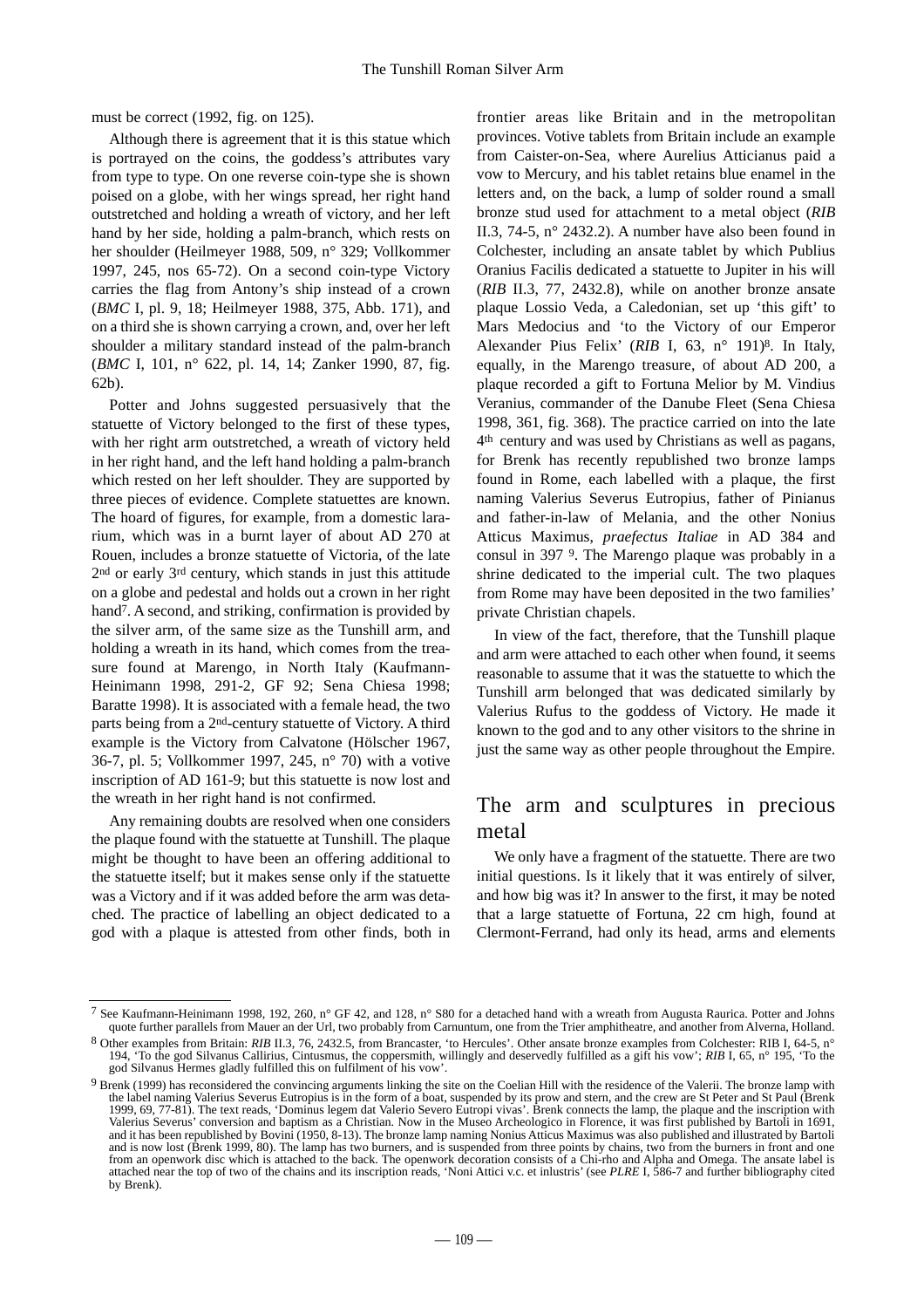of the drapery in silver10. No large-scale sculpture, however, is known which was made in this way, and so we may assume that all parts of the statuette, from which Tunshill arm came, were of silver. As to the second question, the statuette from which the arm came must have been of remarkable size. On the basis of the measurements of the arm, Potter and Johns in 1992 published a reconstruction drawing of the figure as being about 60-70 cm high, just under half life-size. To this must be added the height of the globe on which the goddess probably stood, as well as a base. Sixty to seventy cm is the same height as that estimated for the silver Victory from the Marengo treasure. As François Baratte pointed out in 1998, the two are remarkable parallels for each other (Baratte 1998, 376-7). A third statuette of the same scale can be added, 80 cm to 1 m high, which is unidentified because all that survives is a single finger, 4.1 cm long, found in the demolition layer of a temple at Avenches (Morel 1996).

How do the Tunshill and Marengo silver Victories relate to other statues and statuettes in gold and silver? Precious metal was used occasionally for busts and figures of gods and emperors in the Roman world, but rarely to portray private individuals. Silver sculptures are known, nevertheless, from texts and from inscriptions on stone to have been more common than might be expected (Vermeule 1974; Künzl 1983; Baratte 1999).

On a small scale, Ovid, after he was banished by Augustus to Tomis on the Black Sea, received from his friend Maximus Cotta three silver busts of Augustus, Tiberius and Livia, which he set up in his *lararium* (Ovid, *Pontica* 2, 8, 1-6; Kaufmann-Heinimann 2004, 250). There is also literary evidence for large cult and commemorative figures, following Hellenistic tradition, especially of emperors or famous members of their families. Appian (*Civil Wars* V, 130) records that, about 30 BC, 'a gold statue of Octavian … was set up on a column in the Forum', Dio Cassius (LVI, 46, 3-4) that 'a golden portrait of Tiberius on a couch was placed in the Temple of Mars', Dio Cassius again (LXXI, 31, 1) that, 'the senate voted in

AD 176 to set up silver portrait statues of Marcus Aurelius and Faustina in the Temple of Venus and Rome', and the *Historia Augusta* (III, 4) that Aurelian 'intended to make an ivory throne on which would sit a gold statue of Jupiter'.

None of these life-size whole-figure statues in gold and silver survive; but occasionally there is epigraphic evidence to confirm their existence<sup>11</sup>. In the *Res Gestae*, for example, Augustus boasted that he had disposed of about eighty silver statues of himself and used the money for gold ex-votos to Apollo<sup>12</sup>. Another inscription, on a column in Rome, intended as the base for a statue, gives a weight of 50 pounds for the statue, which was presumably of silver13, while a statue of Aesculapius in the Ager Amiternus, which was dedicated between AD 153 and 179 by Laberia Hostilia Crispina, the wife of C. Bruttius Praesens (consul c. 121 and cos. ord. in 139) consisted of 100 pounds of silver (Duncan-Jones 1974, 164, n° 514). From Ostia there are two informative inscriptions: in the chapel of the imperial cult in the Barracks of the Vigiles, five altars and bases carried small figures, probably in silver, of Antoninus Pius, Marcus Aurelius, Lucius Verus and L. Septimius Verus (*CIL* XIV, Supplement, I: 4357, 4376, 4380)14; and the inventory of gifts given to another *collegium* of the imperial cult included four silver busts of Antoninus Pius, two silver busts of Marcus Aurelius and Lucius Verus, besides a silver bust of Concordia (Degrassi 1939, 230-1; Sena Chiesa 1998, 367). Such inscriptions occur also outside Italy. In Egypt, for example, a dedication offered in the time of Tiberius by a *praefectus castrorum* mentions five silver imperial busts (*imagines*; Letta 1978). In Gaul, there are inscriptions for four silver statues, from Narbonne, where a statue of Hercules weighing twelve pounds was put up, and also from Arles, Nîmes and Vienne15. Inscriptions also mention non-imperial sculptures in gold and silver. The will of Damusius, consul in 108, not only had famous people such as Tacitus and Pliny the Younger among his legatees, but mentions statues (*signa*) of Damusius in gold and silver, and busts of him (*imagines*) in silver (*CIL* VI, 10229, 1.74)16.

<sup>10</sup> Baratte 1999, 84, quoting *Gallia Informations. Préhistoire et Histoire,* 1989 -1, 36-9, fig. 22; Kaufmann-Heinimann 1998, 248, GF 26, with earlier bibliography.

<sup>11</sup> Duncan-Jones (1974, 93-4, 126-7, 163-4) quotes the weights of statues in gold and silver attested in Africa and Italy. More recently, other inscriptions have been collected by Lahusen (1984). From Spain, Mangas (1971, 136-7) gives a list of gold and silver statues, and their costs, known from epigrahic evidence.

<sup>12</sup> *Res Gestae* 24, 2: *statuae meae pedestres et equestres et in quadrigeis argenteae steterunt in urbe XXC circiter, quas ipse sustuli, exque ea pecunia dona aurea in aede Apollinis meo nomine et illorum qui mihi statuarum honorem habuerunt posui.*

<sup>13</sup> Kaufmann-Heinimann 1985, 37, n. 3, quoting H. Zosel in W. Helbig, *Führer durch die öffentlichen Sammlungen klassischer Altertümer in Rom,* 4th ed., 1969, n° 2375.

<sup>14</sup> Baratte (1999, 84) also cites (from Degrassi 1939) the inventory of a *collegium* at Ostia which had four silver busts of Antoninus Pius, and two of Marcus Aurelius and Lucius Verus, as well as of Victory and Fortune.

<sup>15</sup> Instances cited by Braemer 1968, 345, n. 2, acknowledging a paper by A. Héron de Villefosse (in *Société nationale des Antiquaries de France, Centenaire, Recueil de mémoires,* Paris, 1904, 195. Hercules at Narbonne: *CIL* XIII, 4316; amphitheatre at Arles: *CIL* XII, 197; Nîmes: *CIL* XII, 3058; Vienne: *CIL* XII, 5864. Bertrandy *et al.* 2004, 143-5, n° 72 (the highest price known so far to have been paid for a statue in the Roman Empire).

<sup>16</sup> In the same vein Baratte (1999, 84, 88) points out that the *Digest* (XXXIV, 2, 6, 2) discusses silver portrait busts and marble busts as being of equal importance and destined to be placed on exhibition publicly: *imagines argenteas item marmoreas …. (in) porticum publicam.*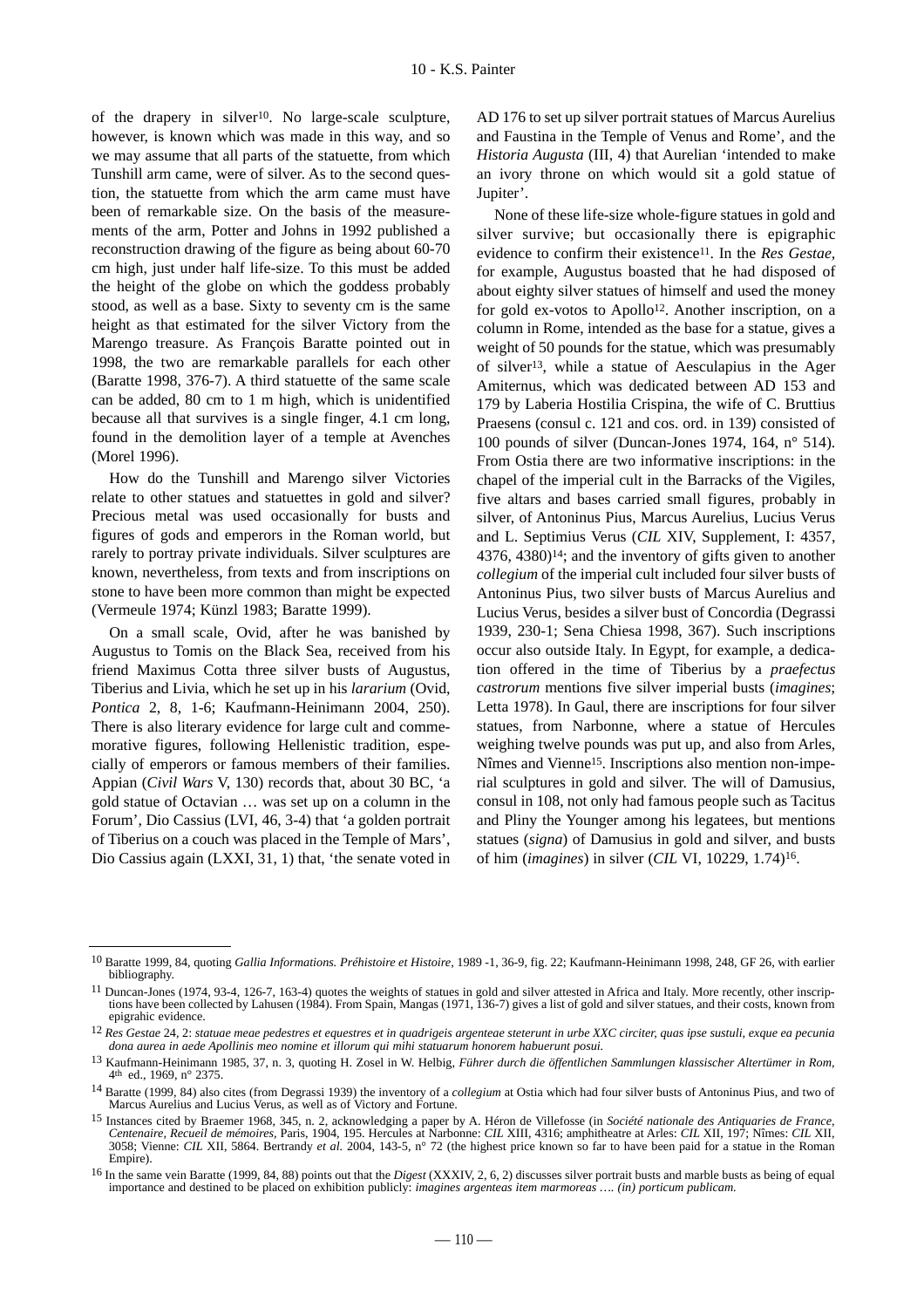The difficulty with literary and epigraphic evidence, however, is that gilded and silvered bronze sculptures could not be distinguished from gold and silver sculptures. It is important, therefore, to sample the archaeological evidence. It has been studied several times, in 1968 by François Braemer, who drew particular attention to the technical aspects, and subsequently by Ernst Künzl, G. Sena Chiesa, and François Baratte, and much of their work is repeated here (Braemer 1968; 1969; Künzl 1983; Sena Chiesa 1998; Baratte 1999).

Surviving gold and silver sculpture is rare, but less so than might be supposed<sup>17</sup>. Most examples are small statuettes in silver18. In the treasure of Chaourse, for example, there is a silver statuette of Fortuna, 12.8 cm high, and in the treasure from Mâcon there is a unique group of such statuettes, all studied by Annemarie Kaufmann-Heinimann (Braemer 1968, 345-54; Vermeule 1974; Kaufmann-Heinimann 1984; 1985)19. Gold statuettes are most uncommon; but they do sometimes occur. In 1967, for example, a gold figure of Fortuna, 16.5 cm high, from North Africa, was sold in Basel (*Kunstwerke der Antike,* Auction, Basel, 6th May 1967, p. 220)20. A few tiny heads in silver were used for the decoration of military standards or phalerae, or of dishes, such as those on dishes in the Boscoreale treasure or on the bowls from Mzcheta in Georgia (Künzl 1983, 385-93; Baratte 1986, 15-17; Matchabély 1970). A small silver head of Antoninus Pius, in Copenhagen, may have had the same use (Hannestad 1982; Baratte 1999, 88). Small busts, two of the Tetrarchs (in Mainz; 11 cm high), probably from Asia Minor, and another probably of Licinius (in Munich; 12 cm high), probably from the borders of the Black Sea are perhaps from standards (Künzl 1983; Garbsch & Overbeck 1989, 58-64, n° S10). A gilded bronze head (12 cm high) has been found in Pannonia, and has been identified as Valentinian II (about AD 388) or of Theodosius II (c. AD 410-20; Baratte 1999, 87-8). The small gold head (4.2 cm high), which was in the Monaco treasure and which has been described as an emperor, seems too small to be from a standard, and may perhaps be from a dish (Tetrarch: Héron de Villefosse 1879; Künzl 1983, 394-5, pl. 81, 4.5, with biblio $graphy)^{21}$ .

Large sculptures occur in both metals. A gold head of a goddess, perhaps Venus, 10 cm high, also comes from the

Monaco hoard (Braemer 1968, 345, figs 21-2; Künzl 1983, 400, pl. 81, 6). A head this size implies a sculpture perhaps a third of life size or more. It seems to be the only statuette of a goddess in gold on this scale. There are also two portraits. A life-size gold bust of Marcus Aurelius, 33.5 cm high, in cuirass and *paludamentum,* and weighing 1590 g, was found at Avenches (Canton de Vaud, Switzerland), where it had been buried just in front of a temple (Braemer 1968, 330, 332, fig. 4, with earlier bibliography; Künzl 1983, 394, pl. 81, 1, with further bibliography; Sena Chiesa 1998, 365-6; Baratte 1999, 87). Balty has proposed an identification of this gold bust as Julian the Apostate (1980). If correct, this would extend the use of gold for such sculptures into the middle of the 4th century. A smaller gold bust, 25 cm high, and weighing 1000 g, depicting Septimius Severus, also in cuirass and *paludamentum,* was found in northern Greece, at Didymotocheion in Thrace (Künzl 1983, 394, pl. 81, 2.3, with earlier bibliography; Sena Chiesa 1998, 366; Baratte 1999, 87). In addition there is a fragment of a gold 'mask', found in the hoard of Roman gold jewellery from Wincle in Cheshire, buried in the 3rd century AD (Johns *et al.* 1980, 56-7). Ernst Künzl has shown that this is likely to be part of a Gorgoneion from the centre of the cuirass of a gold bust of an emperor like those from Avenches and Didymoteichon (1983, 395). In silver there are two portraits which can be classed as large-scale portrait sculpture. The first is a bust of Galba, 41 cm high, from Herculaneum (Künzl 1983, 400; Baratte 1999, 87; Sena Chiesa 1998, 366, 368,  $n^{\circ}$  29). It was previously thought to be of silvered bronze, but has now been shown to be of sheet silver (Heinze 1968; Geominy and Franchi 1995; Geominy 1996). The second is the biggest in the series of imperial portraits, a bust of Lucius Verus from Marengo, dated c. AD 160, 55 cm. high, the head being 27.5 cm high<sup>22</sup>.

There are medium-scale sculptures in silver made in one piece and worked in repoussé. A bust of Gallienus (h. 17 cm) was found in the treasure from Lyon-Vaise (Aubin *et al.* 1999; Sena Chiesa 1998, 366; and especially Baratte 1999, 80-117), a bust of a 3rd-century emperor (h. 26.3 cm.), who may be Trebonianus Gallus, was found at Brigetio, Pannonia (Thomas 1956, 246-7; Künzl 1983, 399, pl. 85, 2; Baratte 1999, 87), and a silvered bronze bust of Magnentius, of about AD 350 (h. 17.5 cm), was

<sup>&</sup>lt;sup>17</sup> Some of the material was brought together by Vermeule in 1974 in a valuable booklet published by the Museum of Fine Arts in Boston. The other important studies are the papers by Braemer in 1968 and 1969, by Künzl in 1983, and by Baratte in 1999. Currently there is little available in English, and so what follows largely summarises and repeats the information gathered in these sources.

<sup>18</sup> For the most recent survey see Kaufmann-Heinimann 2004.

<sup>19</sup> Also, for Chaourse: Kaufmann-Heinimann in Baratte & Painter 1989, n° 83; and for Mâcon: Kaufmann-Heinimann, in Painter & Kaufmann-Heinimann, forthcoming.

<sup>&</sup>lt;sup>20</sup> Others are published in Vermeule 1974, e.g. nos 85-88, 98, and including n° 108, described as being from Gaul and dated to the late 4<sup>th</sup> or early  $5<sup>th</sup>$  century AD (also published as Ross 1965, 126-8, n° 174).

<sup>&</sup>lt;sup>21</sup> The location of the head is not now known. Baratte (1999, 87) points out that the head was made in such a summary way that it is difficult to recognise it as an emperor, let alone as a Tetrarch, as has been suggested.

<sup>22</sup> Height of bust: 55.3 cm; width of bust: 51 cm; height of head: 27.5 cm; thickness of metal: c. 1 mm. Braemer 1968, 329-31, figs. 1-3; Künzl 1983, 400, pls. 85,4; Sena Chiesa 1998, especially 361-5.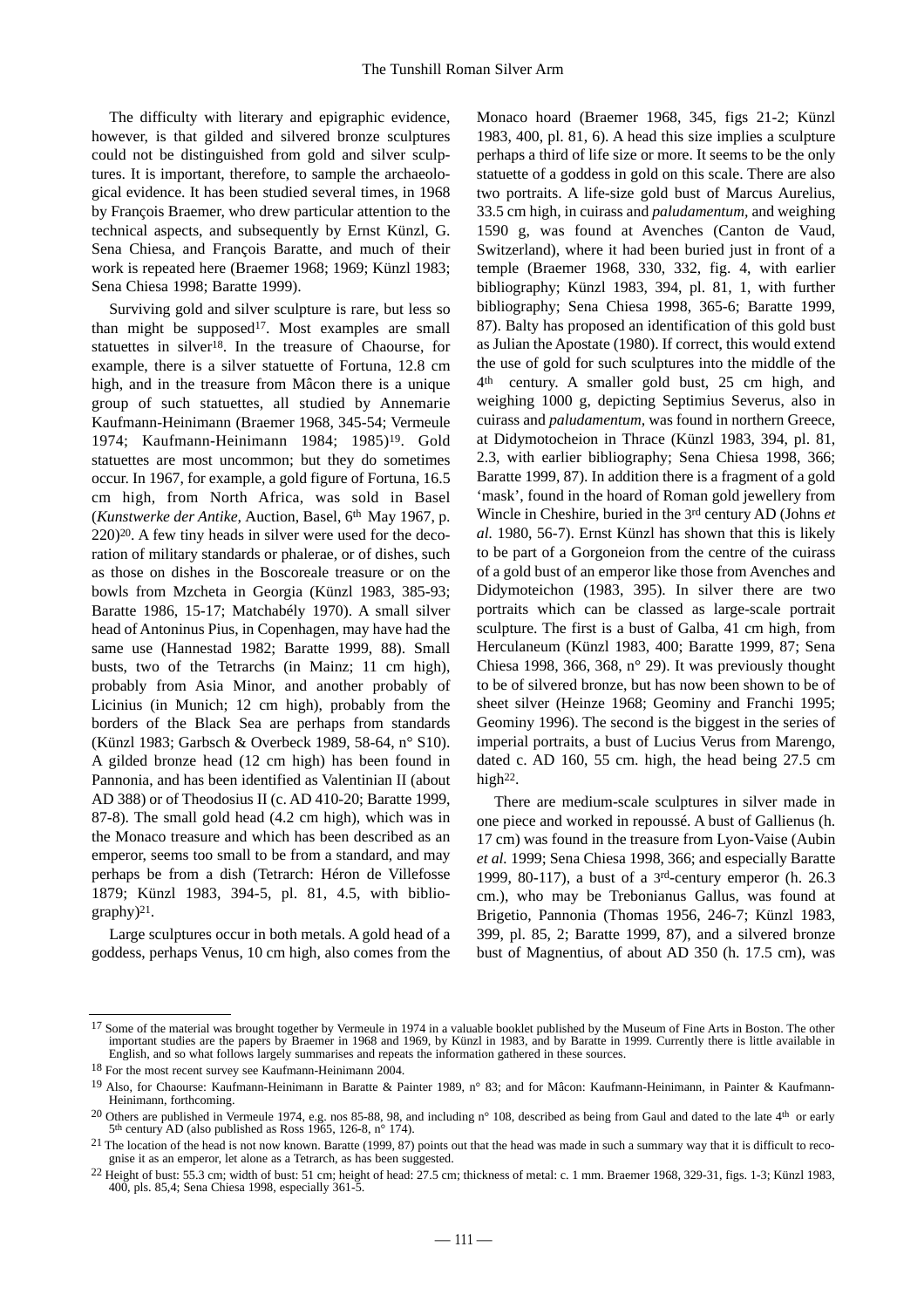found in the Saône at Chalon-sur-Saône (Braemer 1968, 341-4, figs 18-20; Künzl 1983, 399, pl, 85, 1; Sena Chiesa 1998, 366; Baratte 1999, 87). The group includes a god: a late 2nd-century bust of Jupiter, 25.5 cm high (the head being 14 cm high) in a hoard of silver objects found at the Petit-Saint-Bernard in the Alps (Braemer 1968, 333-5, figs. 7-9; Baratte & Painter 1989, 230, n° 188; Sena Chiesa 1998, 366). There are also silver busts of private people. A bust of a man, 15.5 cm high (head: 6.3 cm high), dated to the second quarter of the 3rd century was found at Velleia, in North Italy (D'Andria 1967-8; Braemer 1968, 335-7, figs. 101-12; Baratte 1999, 85-6, 88, fig. 69). In southern France, a bust of a man, 29.5 cm high (head: 13) cm high), also of the first half of the 3rd century, was found at Vaison-la-Romaine (Vaucluse; Braemer 1968, 337-9, figs 14-16; Baratte & Painter 1989, 230-1, n° 189; Baratte 1999, 88, fig. 70).

Other sculptures were made in parts. When heads were made in this way, in two parts, it would have been easier to finish the front of the face in repoussé than it was for solid castings. Many of these belong to a period from about the last quarter of the 2nd century to the middle of the 3rd century, and their find-places for the most part are on either side of the Alps, in northern Italy and eastern Gaul. The technique was used for the statuette of a child, from Vichy, which is 12 cm high (Braemer 1968, 328; Kaufmann-Heinimann 1998, 264, GF 47); but it was also used for larger sculptures. Two of the most notable are the two male or female masks of deities of the first half of the 3rd century in the treasure from Notre-Dame d'Allençon (Braemer 1968, 340, fig. 17; Baratte 1981, 29-33, nos 1- 2, pls III-IV, VI-VII; Baratte & Painter 1989, 98-100). One is 30.5 cm high, and the other is 24.9 cm high. Both these heads were most probably made in two parts, the rear parts now being missing23. The technique of making heads in this way continued, if the head of Sainte Foy at Conques is dated correctly to late antiquity (Taralon 1954- 1955; Braemer 1968, 328, citing previous literature; Taralon 1997). Moreover, it is not impossible that there was a continuous tradition which resulted in some of the reliquary sculptures of the middle ages being made in hammered and repoussé metal<sup>24</sup>.

At the same time, of course, the manufacture of hollow parts for a body would have saved silver – and money. Large silver statuettes were constructed in this way. Good examples are found in the treasure from Vaise-Lyon, studied by François Baratte (1999). The Apollo-Helios, for example, which is 27.5 cm high, was made in several parts and by various techniques (Baratte 1999, 90-5). The two solid arms were cast and then worked; the left leg was also worked; the two draperies were hammered or moulded; the rest of the body is made of sheet silver and is hollow, the details of the surface being worked in repoussé. The same methods of manufacture were used for the silver statuette of Mercury, 56.3 cm high, in the treasure of Berthouville (Baratte, 'Mercure', in Baratte & Painter 1989, 97, with bibliography). The hollow statue was made of repoussé elements fastened together by tenons; its head was completed by a separately made skull-cap which carried the hair, as on the heads of several big bronzes from Gaul, such as the Mars of Coligny, the Apollo of Vaupoisson, and the Mercury from Thiennes (Boucher and Tassinari 1976, 56).

This seems to be the technical context in which the Tunshill arm and the Marengo arm belong. The Apollo-Helios from Vaise and the Mercury from Berthouville are each about one third of life size, and they were made in parts. Braemer has shown that some bronzes were made in the same way, but with more sections in hammered metal, and they extend the known distribution of the repertoire in this technique (1969). They include busts, full figures and animals. The bust of a goddess from Marnheim, 20 cm high, had the head made in two parts, divided along the line of the hair (Menzel 1960, 15, n° 22, pls 24-5; Braemer 1969, 84-5). The body of the Celtic god from Bouray was made of two pieces of metal, soldered together; each arm was formed from another sheet, and the separate head was made of two pieces soldered together horizontally above the ears (Braemer 1969, 85-8). Bronze animals were made in the same way, to be ex votos. A cache of such animals was found on the left bank of the Loire, at Neuvy-en-Sullias (Loiret; Braemer 1969, 88-93; Kaufmann-Heinimann 1998, 257-8, GF 38). They include, for example, a boar, 34 cm high and 44 cm long; sheets of metal form the body, shaped to fit a wooden core.

All these parallels, then, in silver and bronze, demonstrate that the construction of the body from which the Tunshill arm came shared a tradition which flourished on either side of the Alps in the 2nd and early 3rd centuries AD. The form of the Tunshill Victory was probably entirely classical; but the manner of its construction was paralleled in the north-west provinces, and it may well have been made there. As an object entirely of silver, it was a large, uncommon and expensive statuette; but in its time, about AD 200, it was not unique.

## Valerius Rufus and his dedication

Further problems concern what sort of shrine or temple Valerius Rufus chose in which to make his dedication, and any evidence there may be for his station in life.

<sup>&</sup>lt;sup>23</sup> These masks have in the past been compared with parade helmets with human faces; but François Baratte (1981, 32) has shown that the two series differ both in appearance and in function, and the comparison cannot be maintained.

<sup>24</sup> Examples from throughout France are quoted in Braemer 1968, 327, n. 1.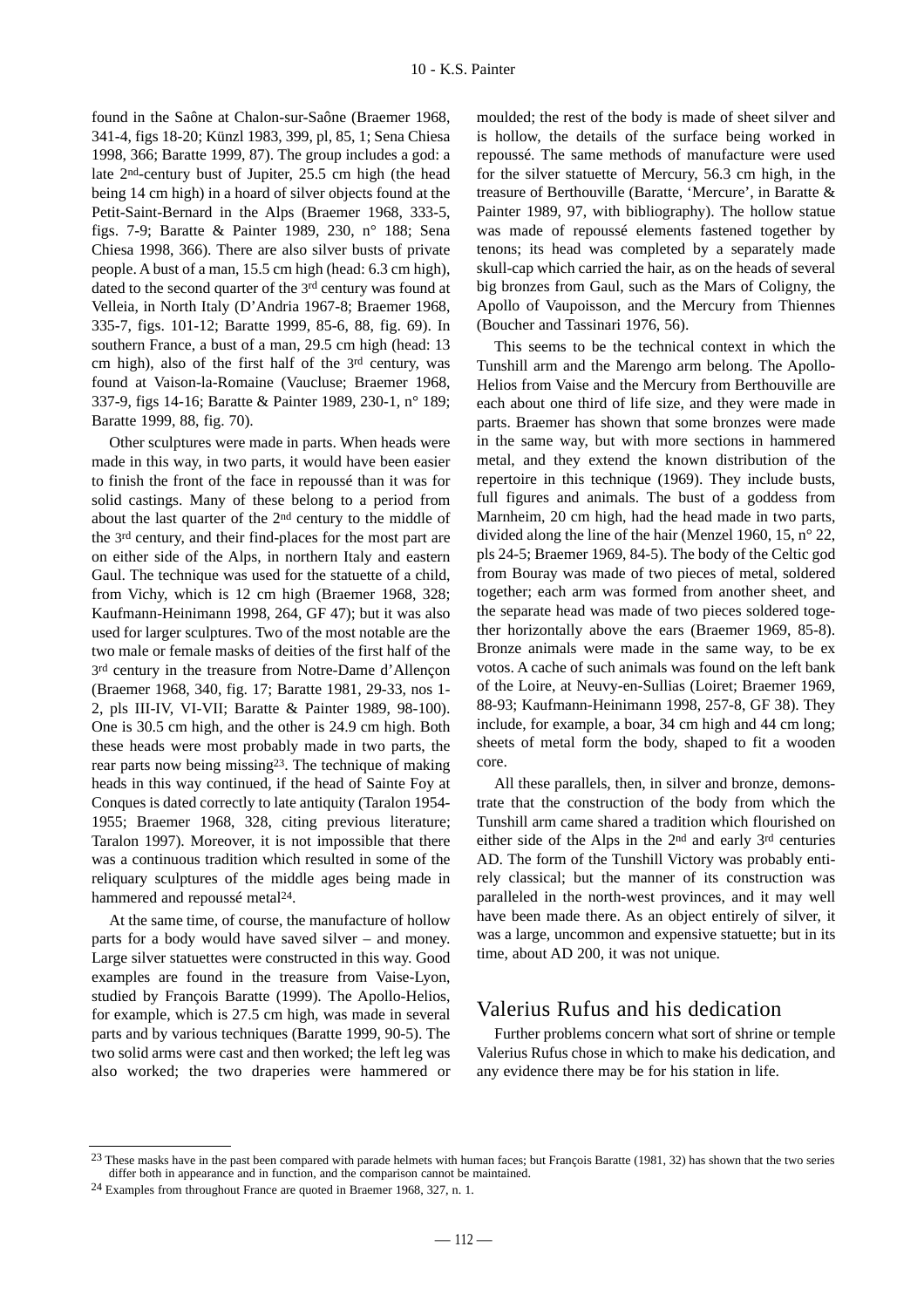The size of the Tunshill statuette does not in itself demonstrate whether it came from a public or a private shrine (Kaufmann-Heinimann 1998, 203). Statues like the 2 m high gilt-bronze statue of Apollo from Lillebonne are of course cult-statues from a temple (Kaufmann-Heinimann 1998, 200, 252 GF 31); but for statuettes, even large ones, the situation is not so clear. The fact also that the goddess is Victory does not exclude it from being in a private shrine: there were many statuettes of Victoria in Gallo-Roman domestic shrines (Kaufmann-Heinimann 1998, 166)25. The addition of the dedicatory plaque, however, may suggest that, when the plaque was added, the statuette was in a public shrine. The  $4<sup>th</sup>$  -century plaques from Rome, quoted above, however, may have been intended for private chapels in grand houses in the city of Rome. If this is correct, we cannot be certain that the Tunshill statuette, when complete, may not have been set up, with its plaque, in a family-owned temple on a private estate (Künzl 1993, 93-104, 483). Looted objects from what may well have been such a temple, on a villa estate north of Paris, have been found in the 3rd-century Neupotz hoard. Objects from the shrine were inscribed with votive inscriptions which differed in no way from those found in public shrines and temples. The Tunshill hoard could have been from just such a location, and the question of whether the statuette was in a public or a private shrine must remain open.

Comparative evidence may perhaps be helpful, in particular the contemporary treasure found at Marengo in north Italy. This find is of particular importance to any attempt to explain the Tunshill find, both because it includes parts of a statue of Victory and also because at least part of the treasure may have been from a shrine (Kaufmann-Heinimann 1998, 200, 291, GF 92)26. The treasure included pieces of furniture and furnishings and three silver vessels and fragments of vessels. More importantly, besides a life-size silver bust of Lucius Verus and parts of a silver he-goat and the hoof of a bull, it contained the arm and head of a Victoria (original height about 60- 70 cm, plus wings and base), together with a plaque.

The ansate plaque is inscribed *Fortun(ae) meliori / M(arcus) Vindius / Verianus praef(ectus) / clas(sis) Fl(aviae) Moes(iae) / et a militiis III / d(ono) d(edit):* 'To (the goddess) Better Fortune Marcus Vindius Veranius, Prefect of the Moesian fleet and the holder of three previous commands, has made this gift' (trans. R.S.O. Tomlin; Degrassi 1939). This gives us information useful in interpreting the Tunshill find. First, at least some of the Marengo treasure, which included a statuette of Victory, was dedicated by a senior officer who was prefect of the Danube fleet about AD 200 (Devijer 1976, n° 115, M. Vindius Veranius). Second, like Valerius Rufus, Marcus Vindius Veranius was a long way from the headquarters of his unit. Third, there is no reason to suppose that the find at Marengo was loot from the province of Moesia. Four other inscriptions are known which record the cult of *Fortuna melior,* and they are all in northern or central Italy (noted in Degrassi 1939, 227: *CIL* XI, 4216, 4391, 4770; *CIL* XIV, 2873). This suggests, therefore, that the shrine to which the dedicated parts of the treasure belonged was somewhere in the neighbourhood of Marengo. Degrassi, discussing the nature of the shrine, suggested that, because of the presence of the silver bust of Lucius Verus it might well have been dedicated to the imperial cult<sup>27</sup>.

All this contemporary evidence helps to establish that we can reasonably suppose that, since Valerius Rufus was in the Sixth Legion and dedicated a large silver statuette of Victory, just as Vindius Veranius commanded the Moesian fleet and made a dedication to Fortuna Melior which could well have been in return for a victory, Valerius Rufus probably also had a senior rank in the Sixth Legion. We do not know what Vindius Veranius dedicated; but it would have been very appropriate if it was the statuette of Victory of which the head and arm survive.

## The hoard

What has not yet been explained is the reason why the Tunshill arm and plaque were buried in the ground in Lancashire. There are several possible reasons, which must now be examined.

In the first publication of the arm Whitaker supposed that 'the arm of this vote has in all probability been broken off and lost in one of [the Sixth Legion's] marches from York, their stated quarters, to Manchester where the altar to Fortune proves them to have been occasionally stationed.'(Whitaker 1801, 27-8, quoted by Macdonald 1926, 10)28. Macdonald dismissed this suggestion: 'The legion was never stationed in Manchester at all. What the altar indicates is merely that the fort there was at one time occupied by a small legionary detachment for whose presence in the locality there must have been some special reason.'(1926, 10). A major reason for his scorn seems to have been that in his article in 1929 he wished to explain the destruction of fine objects, in particular fragments of

<sup>&</sup>lt;sup>25</sup> This was not the case in earlier periods. Victoria does not occur in inventories of statuettes from Campania, perhaps because representations of the goddess were reserved for monuments of the state cult (Kaufmann-Heinimann 1998, 194, with n. 673).

<sup>&</sup>lt;sup>26</sup> Whether the deposit came directly from a shrine is discussed by Sena Chiesa (1998, 361) and Baratte (1999, 379).

<sup>27</sup> Degrassi (1939, 230) compared the inscription from Ostia giving the inventory of gifts given to a *collegium,* including imperial statues and silver busts, and statues of Victoria and Fortuna, which Guido Calza attributed to the imperial cult (in *Epigraphica* I, 1939, 28ff.).

<sup>28</sup> Altar to Fortune, found in 1612: *RIB* I, 191, n° 575: *Fortunae Conseruatrici L(ucius) Senecianus Martius, c(enturio) leg(ionis) VI Vict(ricis)*, 'To Fortuna Conservatirx Lucius Senecianus Martius, centurion of the Sixth Legion Victrix (set this up).'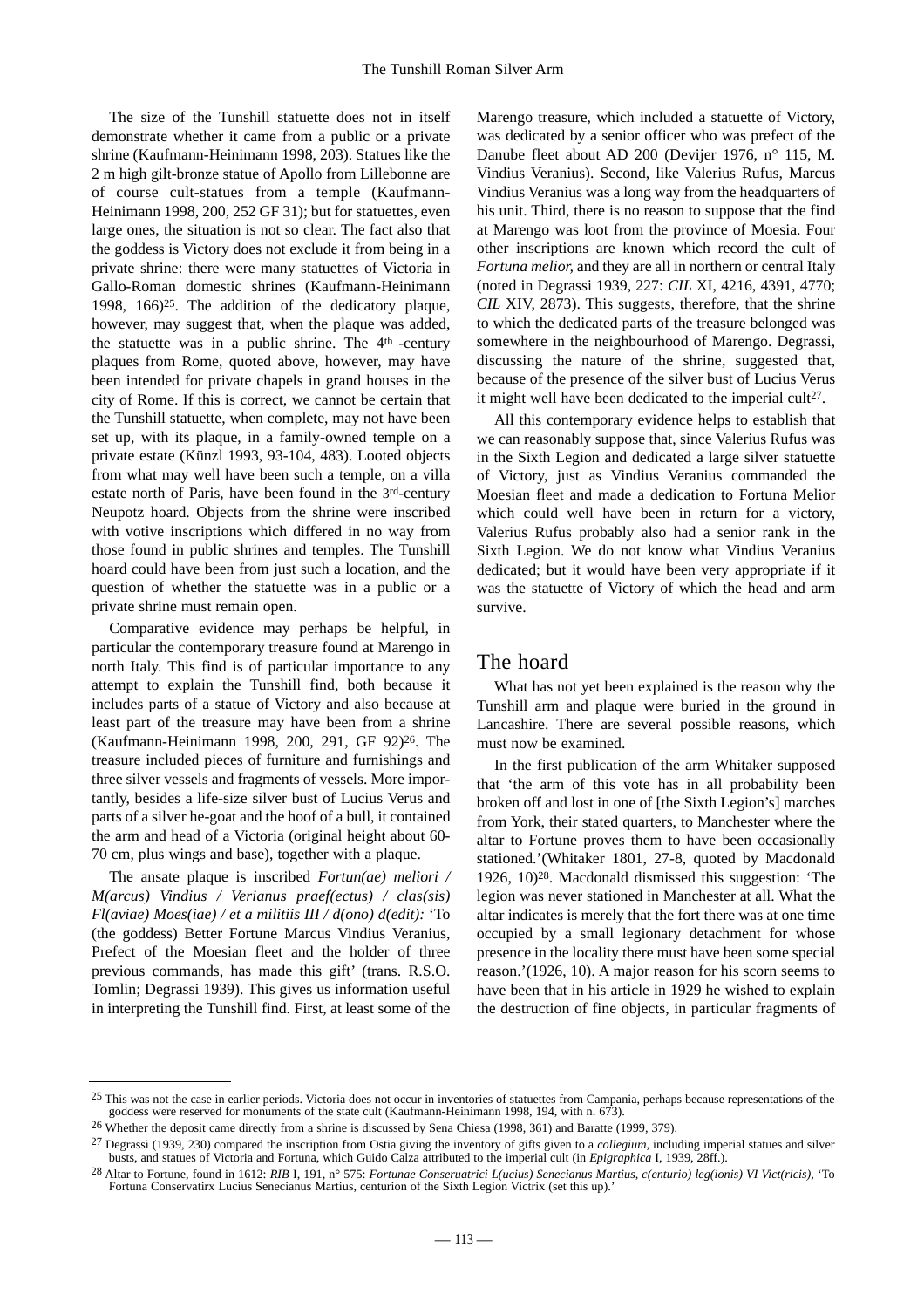three bronze statues, as being the result of dramatic historical events, in spite of a lack of evidence. The bronze head of Hadrian found in the Thames, perhaps together with the bronze hand found in Lower Thames Street, was 'probably a memento of the visit which Hadrian unquestionably paid to London', the bronze head of Claudius, found in the River Alde in Suffolk, was '[extremely probably] the veritable head of the statue that once adorned the temple of Claudius [in Colchester]' and 'broken in pieces … when the Iceni and Trinovantes swept down on Colchester [in AD 61] under the leadership of Boudicca', while the foot and lower part of the right leg of a gilded bronze statue, found just north of the England-Scotland border at Milsington in Roxburghsire, when part of a full statue, 'would have been at home in one or other of the two legionary great legionary fortresses in the north of Roman Britain – Chester and York'.

At this point we come to the reason for Macdonald's dismissal of Whitaker's explanation of the silver arm. It needs examination because it seems still to have some currency. He wanted to explain the origin of the bronze leg at Milsington as being York because the leg 'is part of the plunder of York', 'fruit of one and the same sack'. He found it difficult: 'Perhaps we cannot go all the way in the desired direction [of establishing a direct connection between the English and the Scottish finds], but we can certainly go so far. … It is beyond doubt that the silver arm of Victory was pillaged from York. … The globe and leg are loot, and in all likelihood plundered from York.' He finally posited a destruction of York in the second half of the 2nd century, his evidence being the rebuilding of the walls at that time. Macdonald's claim was consistent with opinion of his time and for long afterwards. It was certainly long believed that Clodius Albinus removed the garrison of Britain to fight on the continent and that the result was a disastrous invasion of the province from beyond the frontier (*Eburacum,* xxxiii). In fact it now seems that the rebuilding of the defences and internal buildings of the fortress was not the result of a destruction by outsiders but part of Severus' reconstruction and reorganisation of the north of England in AD 197, probably because there had been no large-scale reorganisation of the northern frontier for at least two decades (Salway 1993, 164). Macdonald's romantic reconstructions of what happened to the bronzes he was studying are now not only unconvincing but, as far as concerns York, based on a misinterpretation of the evidence. The story that the Victory was in the legionary shrine, or *sacellum,* inside the fortress headquarters at York, and that it was looted, to be hidden, and not recovered, on the other side of the Pennines, is without foundation. Units of the Sixth Legion are known to have been stationed at Corbridge, the Antonine Wall, and the Severan Fortress at Carpow; but we have no evidence, however, of a sequence of events

which might have resulted in a portion of the contents of a shrine at any of these sites being concealed many miles away in Lancashire.

In searching further for an explanation of the Tunshill hoard, it may help to examine the theories for the deposition of the larger but similar find at Marengo, in north Italy. Albizzati (1937) suggested that the treasure was a homogeneous group, and that the hoard was the result of a theft from a shrine: 'the treasure must have been the portion taken by one of the thieves and hidden underground'. Degrassi agreed with him (1939, 229-32). Bendinelli, on the other hand, proposed in the same year as Albizzati that there must have been a villa along the Roman road from Dertona to Hasta and that the proprietors hid the treasure near their own property (1937, quoted by Sena Chiesa 1998, 359).

Sena Chiesa has more recently put forward the idea that the objects may have been scrap, objects broken up and ready to be melted down for re-use, citing the theory put forward by Stella (1976) in connection with the hoard of bronzes from Brescia, including a Victory and gilded bronze portraits. The hypothesis preferred by Sena Chiesa, however, based on her impression of deliberate damage, is that the hoard is the product of a theft, perhaps following a battle during a war, or the consequence of looting, for example during raids by the Alamanni (Sena Chiesa 1998, 360). As examples of silver being booty, because it was buried in a damaged state, she quotes the Cesena treasure and the Missorium of Theodosius (*Milano capitale,* 1990, 348, n° 5b.2b-c, and 44-5, n° 1c.3d)29. Sena Chiesa then points out that François Baratte has shown that the collection of objects was probably not owned by an individual, because they are in a variety of styles and are of a variety of dates, while at the same time there is no table silver, as would be expected in a personal collection. Sena Chiesa concludes, therefore, by agreeing with Albizzati and Degrassi that the hoard is probably the treasure from a sanctuary, stolen, and then hidden by the thief.

Any of these possibilities could apply to the find from Tunshill. Given that the arm was clearly wrenched from the statue, is what we have is part of the stock of a dealer in old metal or the results of theft or plundering? It is very difficult to distinguish between objects which are 'plunder' or 'loot' and those which were owned by a dealer in old metal (Kaufmann-Heinimann 1998, 202). Other finds including statuettes which may be either booty or stocks of scrap are known from elsewhere in the western provinces, e.g. from Angleur in Belgium, or Weissenburg in Germany (Kaufmann-Heinimann 1998, 235, GF 10 and 276, GF 66). There is more probability that the finds from a Roman house in Martigny in Switzerland and from an area of the civil settlement at Brumath in France are stocks of scrap because the

<sup>29</sup> Other explanations may be possible.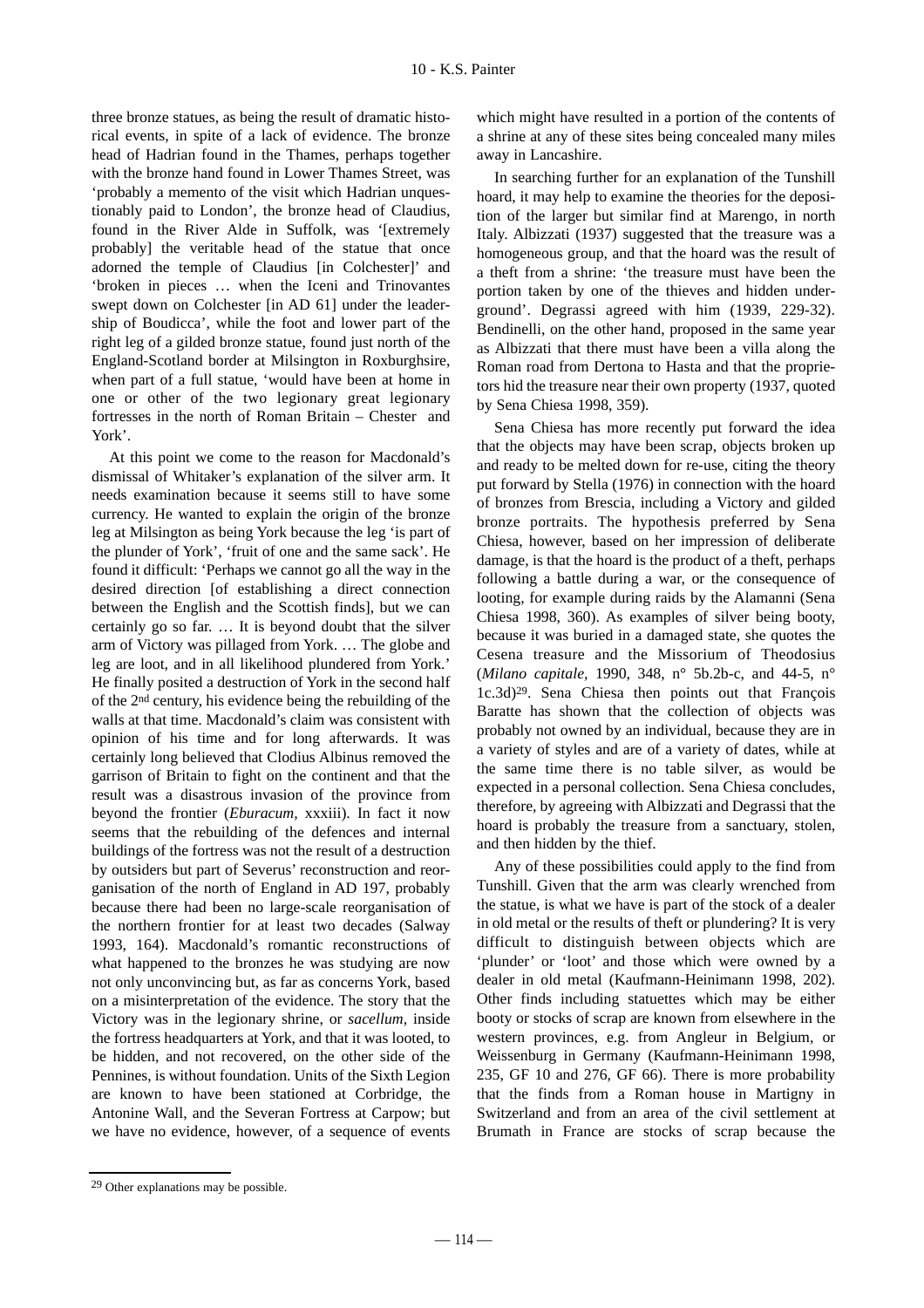Martigny hoard may have been connected with a lead workshop in the north-east corner of the peristyle of the house, and the Brumath objects were found near bronzecasting workshops (Kaufmann-Heinimann 1998, 283, GF 79 and 243, GF 21). We have no evidence to make this distinction in the case of the Tunshill arm because we know nothing of the context of the find.

It is also possible that the Tunshill find came from a shrine at or near the place where it was found. The situation could be like that for the hoard from Marengo (Kaufmann-Heinimann 1998, 200, 291, GF 92). The objects could have been stolen and hidden, as Sena Chiesa suggests, or the most valuable objects could have been hidden for safety by the person who looked after the shrine as protection of the valuables of a shrine against a threat in the neighbourhood. If so, of course, the guardian's efforts did not work. It is clear from what was found that the statuette was broken up and hidden at Tunshill. This therefore provides another possible reason for the hiding of the Tunshill arm – protection of the proceeds of a robbery. It is perhaps the most likely of the three.

What must be stressed, however, is what we do not know. The date of the statuette and of the plaque, somewhere about AD 200, is only a *terminus post quem*. We do not have any evidence as to when the statuette was broken up and the objects left their home to be buried in the ground. While the arm and plaque must be from a shrine, we do not know whether that was private or public. We know nothing about the career of Veranius Rufus, except that he served in the Sixth Legion. On a more positive note, on the other hand, we know that Veranius Rufus was involved in a victory of the Sixth Legion, perhaps holding a rank similar to that of his probable contemporary Marcus Vindius Verianus, who commanded the Danube fleet, and that he dedicated a remarkable and large statuette of Victory, very similar to that offered at a shrine at Marengo. It cannot be often that Lancashire and Piedmont are linked in such a happy light!

#### *Bibliography*

- *BMC* H. Mattingly, *Coins of the Roman Empire in the British Museum* (London; 1923).
- *CIL Corpus Inscriptionum Latinarum.*
- *Eburacum An Inventory of the Historical Monuments of the City of York, I, Eburacum, Roman York,* Royal Commission on Historical Monuments England (London; 1962).
- *Milano capitale* G. Sena Chiesa *et al.*¸ *Milano capitale dell'impero romano 286-402 d.C.* (Milan; 1990).
- *RIB* I R.G. Collingwood & R.P. Wright, *The Roman Inscriptions of Britain I, Inscriptions on Stone* (Stroud; 1965; republished Oxford, 1995, with addenda and corrigenda by R.S.O. Tomlin).
- *RIB* II R.G. Collingwood & R.P. Wright, ed. S.S. Frere & R.S.O. Tomlin, *The Roman Inscriptions of Britain II, Instrumentum Domesticum,* Fascicule 3 (Stroud; 1991).
- *PLRE* I A.H.M. Jones, *Prosopography of the Later Roman Empire I, AD 260-395,* (Cambridge; 1971).
- Albizzati, C. 1937. 'Qualche osservazione sul tesoro di Marengo', *Athenaeum* 16, 199-205.
- d'Andria, F. 1967-8. 'Un bustino d'argento da Veleia', *Rendiconti. Atti della Pontificia Accademia Romana di Archeologia* 40, 103ff., figs 1-4.
- Aubin, G., Baratte, F., Lascoux, J-P., and Metzger, C. 1999. *Le trésor de Vaise à Lyon (Rhône)*, Documents d'Archéologie en Rhône-Alpes 17, Série lyonnaise 6 (Lyon).
- Balty, J.C. 1980. 'Le prétendu Marc-Aurèle d'Avenches', *Eikones. Studien zum griechischen und römischen Bildnis,* 57-63 (Bern),
- Baratte, F. 1981. *Le trésor d'argenterie gallo-romaine de Notre-Dame-d'Allençon (Maine-et-Loire),* XLe supplément à Gallia (Paris).
- 1986. *Le trésor d'orfèvrerie romaine de Boscoreale* (Paris).
- 1998. 'Il tesoro di Marengo' in Mercando 1998, 369- 79.
- 1999. 'La statuaire du trésor de Vaise' in Aubin *et al.* 1999, 80-117.
- & Painter, K.S. 1989. *Trésors d'orfèvrerie galloromains* (Paris).
- Bartoli, P.S. 1691. *Le antiche lucerne sepolcrali figurate* (Rome).
- Bendinelli, G. 1937. *Il tesoro di argenteria di Marengo* (Turin).
- Bertrandy, F. *et al.* 2004. *Inscriptions latines de Narbonnaise 1* (Vienne/Paris).
- Boucher, S. & Tassinari, S. 1976. *Bronzes antiques. Musée de la civilisation gallo-romaine à Lyon* (Lyon).
- Bovini, G. 1950. *Monumenti figurati paleocristiani a Firenze,* esp. 8-13 (Vatican).
- Braemer, F. 1968. 'Sculptures en métal battu et repoussé de la Gaule romaine et des regions limitrophes', *Revue Archéologique* 1968.2, 327-54.
- 1969. 'Sculptures en métal battu et repoussé de la Gaule romaine et des regions limitrophes (deuxième partie)', *Revue Archéologique* 1969.1, 81-102.
- Brenk, B. 1999. 'La cristianizzazione della Domus dei Valerii sul Coelio' in W.V. Harris (ed.), *The Transformations of VRBS ROMA in Late Antiquity,* Journal of Roman Archaeology Supplement 33, 69-84 (Portsmouth, Rhode Island).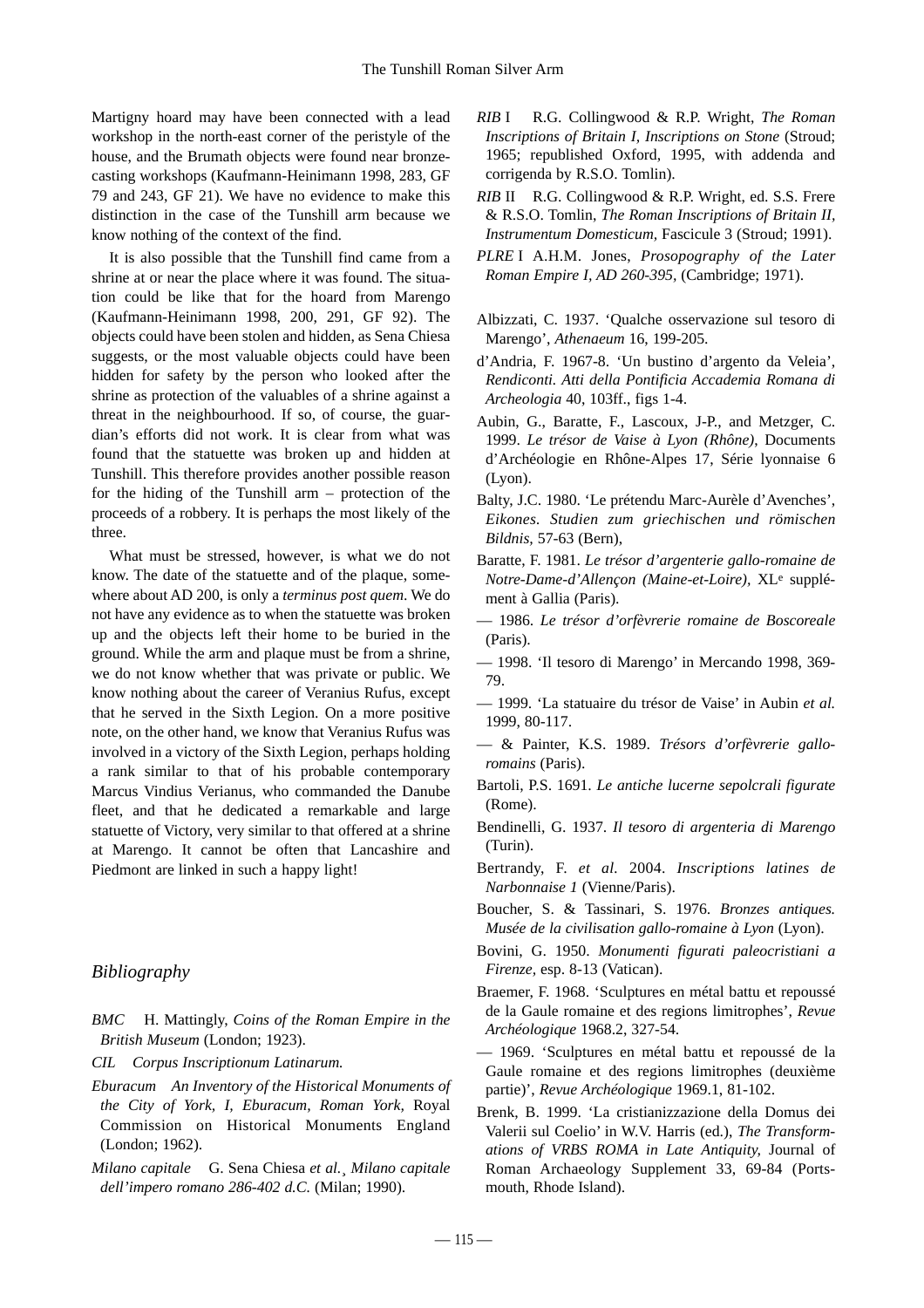- Cahn, H.A. & Kaufmann-Heinimann, A. (eds) 1984. *Der spätrömische Silberschatz von Kaiseraugst* (Derendingen).
- Degrassi, A. 1939. 'La dedica alla Fortuna Melior del Tesoro di Marengo', *Athenaeum* 17, 227-32.
- Devijver, H. 1976. *Prosopographia Militiarum Equestrium Quae Fuereunt ab Augusto ad Gallienum,* Pars secunda, Litterae L-V (Leuven).
- Duncan-Jones, R.P. 1974. *The Economy of the Roman Empire – Quantitative Studies* (Cambridge).
- Garbsch, J. & Overbeck, B. 1989. *Spätantike zwischen Heidentum und Christentum* (Munich).
- Geominy, W. 1996. 'Le buste d'argent de l'empereur Galba' in *À l'ombre du Vésuve. Collections du Musée National d'Archéologie de Naples,* exhibition catalogue, 220-6 (Paris).
- & Franchi, Cl. 1995. *Die Silberbüste des Kaisers Galba. Il busto argenteo del imperatore Galba* (Bonn).
- Hannestad, N. 1982. 'Thorvaldsen's small silver head a ruined tondo portrait', *Meddelelser fra Thorvaldsens Museum* 1982, 27-65
- Heilmeyer, W-D. (ed.) 1988. *Kaiser Augustus und die verlorene Republik* (Berlin).
- Heinze, H. von 1968. 'Galba', *Mitteilungen des Deutschen Archäologischen Insituts* 75, 149-53.
- Henig, M. 1995. *The Art of Roman Britain* (London).
- Héron de Villefosse, A. 1879. 'Trésor de Monaco. Notice sur les bijoux', *Mémoires de la Société Nationale des Antiquaires de France,* 203.
- Hölscher, T. 1967. *Victoria Romana* (Mainz).
- Johns, C.M., Thompson, F.H. & Wagstaff, P. 1980. 'The Wincle, Cheshire, hoard of Roman jewellery', *Antiquaries Journal* 60, 48-58.
- Kaufmann-Heinimann, A. 1983. *Römische Bronzestatuetten aus Augst und Kaiseraugst,* Augster Museumshefte 5 (Augst).
- 1984. 'Venusstatuette' in Cahn & Kaufmann-Heinimann 1984, 318-21.
- 1985. 'Die Silberstatuetten des Herkules und der Minerva aus Kaiseraugst-Schmidmatt', *Archäologie der Schweiz* 8.1, 30-8.
- 1998. *Götter und Lararien aus Augusta Raurica*, Forschungen in Augst 26 (Augst).
- 2004. 'Götter im Keller, im Schiff und auf dem Berg. Alte und neue Statuettenfunde aus dem Imperium Romanum' in *The Antique Bronzes: Typology, Chronology, Authenticity: Acta of the 16th International Congress of Antique Bronzes,* organised by the Romanian National History Museum, Bucharest, May 26th-31st, 2003, 249-63 (Bucharest).
- Künzl, E. 1983. 'Zwei silberne Tetrarchenporträts in RGZM und die römischen Kaiserbildnisse aus Gold und Silber', *Jahrbuch des Römisch-Germanisches Zentralmuseum Mainz* 30, 381-402.

— (ed.) 1993. *Die Alamannenbeute aus dem Rhein bei Neupotz: Plünderungsgut aus dem römischen Gallien*, Römisch-Germanisches Zentralmuseum Mainz Monographien 34 (Mainz).

- Lahusen, G. 1984. *Schriftquellen zum römischen Bildnis I. Textstellen. Von den Anfängen bis zum 3. Jahrhundert n. Chr.* (Bremen).
- Letta, C. 1978. 'Le imagines Caesarum di un praefectus castrorum Aegypti e l'XI coorte Pretoria', *Athenaeum* 56, 3-19.
- Macdonald, G. 1926. 'Note on some fragments of imperial statues and of a statuette of Victory', *Journal of Roman Studies* 16, 1-16, pls I-IV.
- Mangas, J. 1971. 'Un capitulo de los gastos en el municipio romano de Hispania a través de las informaciones de la epigrafia Latina', *Hispania Antiqua 1*, 105-46.
- Matchabély, K. 1970. *Les coupes d'argent d'Armaziskhévi* (Tbilissi, Georgia).
- Menzel, H. 1960. *Die römischen Bronzen aus Deutschland I* (Speyer).
- Morel, F. 1996. 'Avenches Derrière la Tour, avenue Jomini 1-5', *Bulletin de l'Association Pro Aventico* 38,  $92 - 4$
- L. Mercando (ed.), *Archeologia in Piemonte, II, L'età romana* (Turin).
- Painter, K.S. & Kaufmann-Heinimann, A. forthcoming. 'The Mâcon Roman silver treasure: its discovery and its coins' in *Bulletin des Travaux Historiques*.
- Potter, T.W. & Johns, C.M. 1986. 'The Tunshill Victory', in *Antiquaries Journal* 66, 390-2.
- Potter, T.W. & Johns, C.M. 1992. *Roman Britain* (London).
- Ross, M.C. 1965. *Catalogue of the Byzantine and Early Medieval Antiquities in the Dumbarton Oaks Collection, II, Jewelry, Enamels and Art of the Migration Period* (Washington, D.C.).
- Salway, P. 1993. *The Oxford Illustrated History of Roman Britain* (Oxford).
- Sena Chiesa, G. 1998. 'Un pezzo eccezionale del Tesoro di Marengo: il ritratto di Lucio Vero', in Mercando 1998, 359-68.
- Stella, C. 1976. *I grandi bronzi del Museo Romano di Brescia* (Bergamo).
- Taralon, J. 1954-1955. 'Le trésor de Conques', *Bulletin de la Société Nationale des Antiquaires de France,* 1954- 1955, 47-54.
- 1997. 'La majesté d'or de Sainte Foy de Conques', *Bulletin Monumental* 155, 11-73.
- Thomas, E.B. (ed.) 1956. *Archäologische Funde in Hungarn* (Budapest).
- Vermeule, C. 1974. *Greek and Roman Sculpture in Gold and Silver* (Boston).